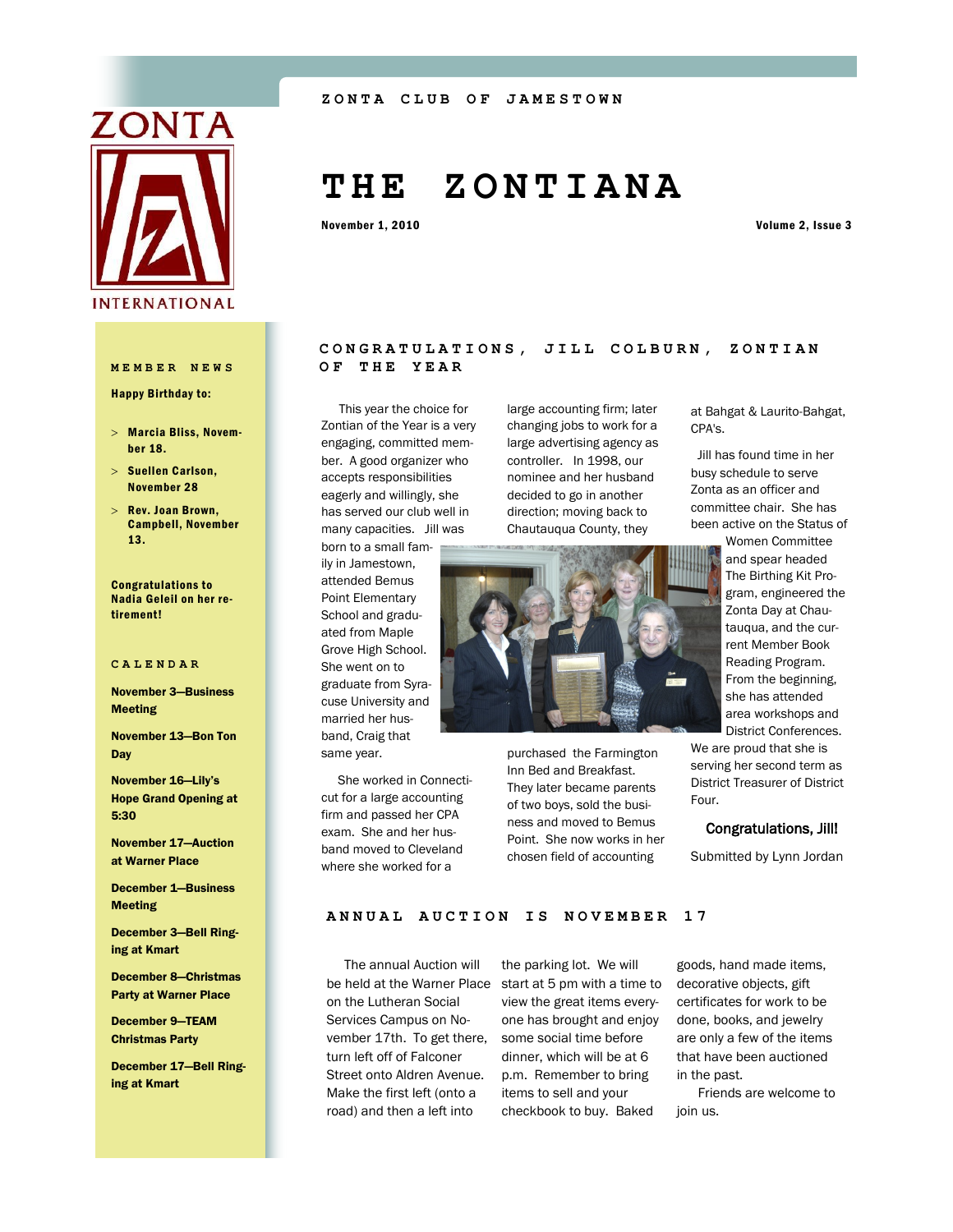# **THE ZONTIANA** Page 2



# **MEET NEW MEMBER, JODY LAWSON**

 Jody Lawson is a native of Frewsburg, NY and graduated from Frewsburg Central School. She is the oldest of three sisters: Jody, Julie and Jean. After Jody graduated, she spent fifteen years working locally at Quality Market. She then decided to go to college and began at JCC in the fall of 1994. Jody received her Nursing degree and RN while working full time at The Resource Center as an aide. After graduating from JCC, Julie want on to the University of Buffalo where she

received her Bachelor of Nursing degree in 1999. During this period, she worked full time at the Resource Center as a Registered Nurse.

 Jody continued to work at The Resource Center until 2006 when she took a job as a traveling nurse in Hawaii for four months. At that point, Jody felt the need to return home to be closer to her family as they dealt with some health issues and went to work at WCA Hospital in the emergency room where she remained for

three and a half years. In March of 2010, Jody accepted the position of Director of Warner Place Adult Day Health Care at Lutheran Social Services. Jody loves her new job and working at LSS. She says that they are always looking for ways to make changes to how they do things so they are better able to serve people.

 In her spare time, Jody enjoys bowling and line dancing. She also enjoys spending time with her Mom and sisters.



# **MAKING STRIDES AGAINST BREAST CANCER**



 The "Making Strides Against Breast Cancer" walk was held on Sunday, October 17th at JCC. It

was a wonderful gathering of people walking to make a difference and raise money for Breast Cancer research. It was a "Sea of Pink" walkers, (most

were women) which was a wonderful experience. The Zonta Club of Jamestown raised a total of \$688.00

for Breast Cancer research for the American Cancer Society. The members who walked were: Lily Olson and her daughter Suzanne, Bonnie DeJoy, Rosie Papalia, husband Brian and two daughters, Ellen Kaye and her husband, Mary Rappole, Cheryl Feather and friend Chuck.

—Cheryl Feather



### **A MESSAGE FROM PRESIDENT LILY**

 I want to thank everyone for the beautiful name for our room. I can't begin to tell you how I feel. I just can't find the right words. I was overwhelmed that night and still feel that way! My soul feels warm all over.

I'm not the only person who worked hard on this project. When I first mentioned the idea, it was so well received by the club members. So this project is a club effort and not just me but I definitely want to keep the name.

But Mary, did you really have to scare me first! I thought oh no, now what! Not an argument in front of the whole club!!